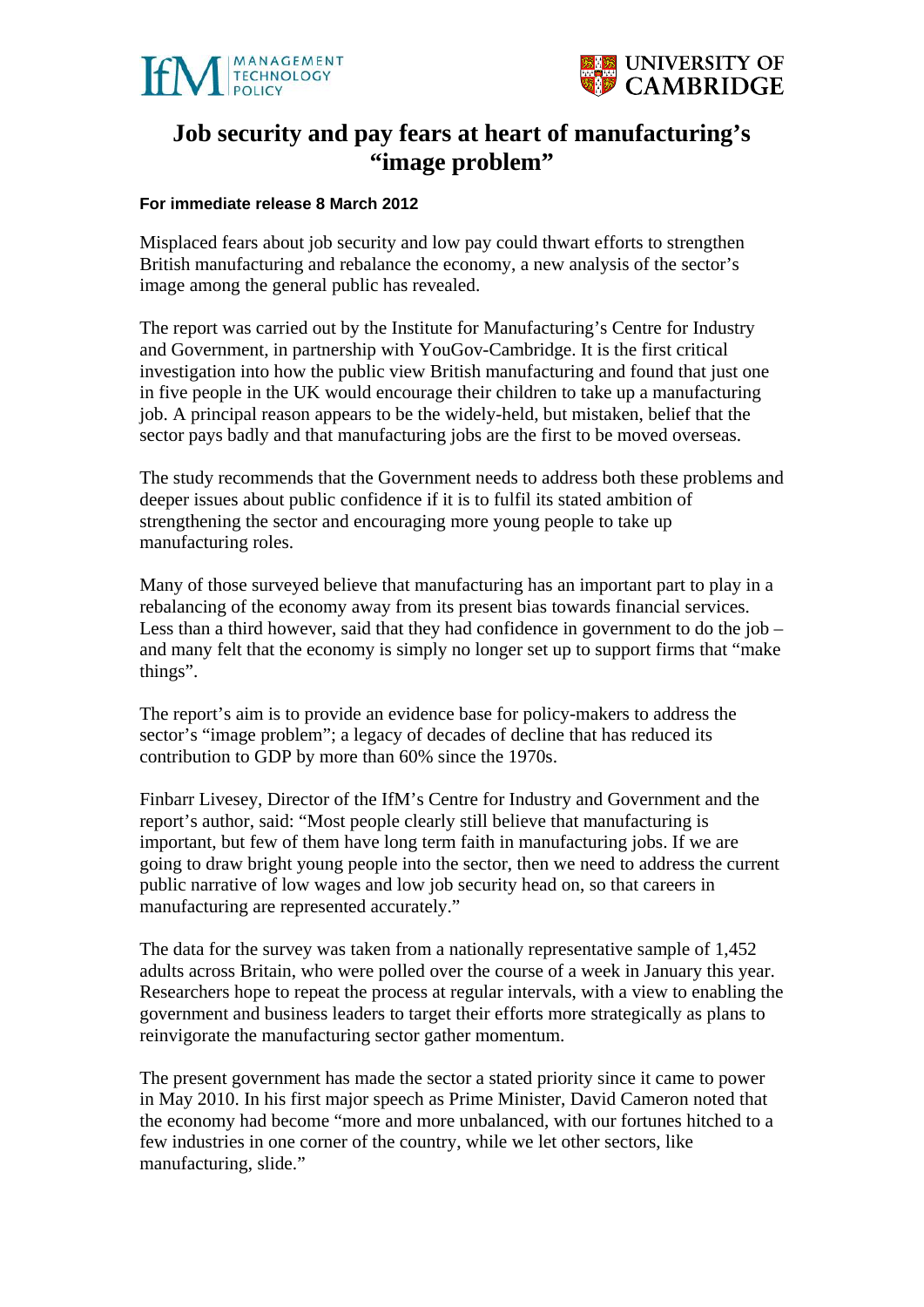



Successive governments have also voiced concerns about the sector's image problems, a view promulgated by the recurring description of the British economy as "post-industrial". Despite repeated claims that manufacturing needs a makeover to boost its appeal, however, surprisingly little has been done to establish what the nature of public opinion actually is.

The Cambridge investigation found that people have a "nuanced" and sometimes contradictory set of views. Key findings from the report were:

- **Confusion over economic significance**. 44% of respondents agree that the UK "does not make anything anymore" and 50% think that the UK is good at producing ideas, but not at converting those into products and services. On the other hand, 54% of those surveyed over-estimated manufacturing's contribution to GDP.
- **Manufacturing is seen as high-tech and demanding high skills**. 50% rightly think that manufacturing is high-tech and 43% that its jobs demand high skills.
- **But it is also seen as unstable and badly paid**: Only 16% feel manufacturing jobs are well-paid and 74% think that they are also at risk of being moved overseas. Just 20% would encourage their children to pursue manufacturing careers (compared with 33% in the US).
- **Manufacturing is seen as important to economic growth**: 72% think that its share in the economy should increase significantly.
- **There is a lack of faith in the Government's ability to rejuvenate the sector**: Only 29% feel that the government understands how to strengthen manufacturing, although 48% expressed confidence in business leaders' ability. 66% of respondents feel the Coalition is not doing enough to support manufacturing growth.

In addition to its recommendations about combating manufacturing's image as involving low pay and poor job security, the report stresses that the public does not agree with the repeated narrative on 'picking winners', and thinks that the government should target strategically important sectors.

Finally, it identifies an "underlying concern for the future of the UK economy" and widespread pessimism about Britain's ability to remain a global economic leader in the years to come. "Beyond specific attempts to change the industrial structure of the country, the ability of government to improve this expectation will have a significant impact on outcomes for the economy as a whole, and manufacturing within it," it adds.

## -ENDS-

**For more information, please contact:** Tom Kirk, Office of Communications, University of Cambridge. Tel: 01223 332300; Mob: 07764 161923; Email: thomas.kirk@admin.cam.ac.uk